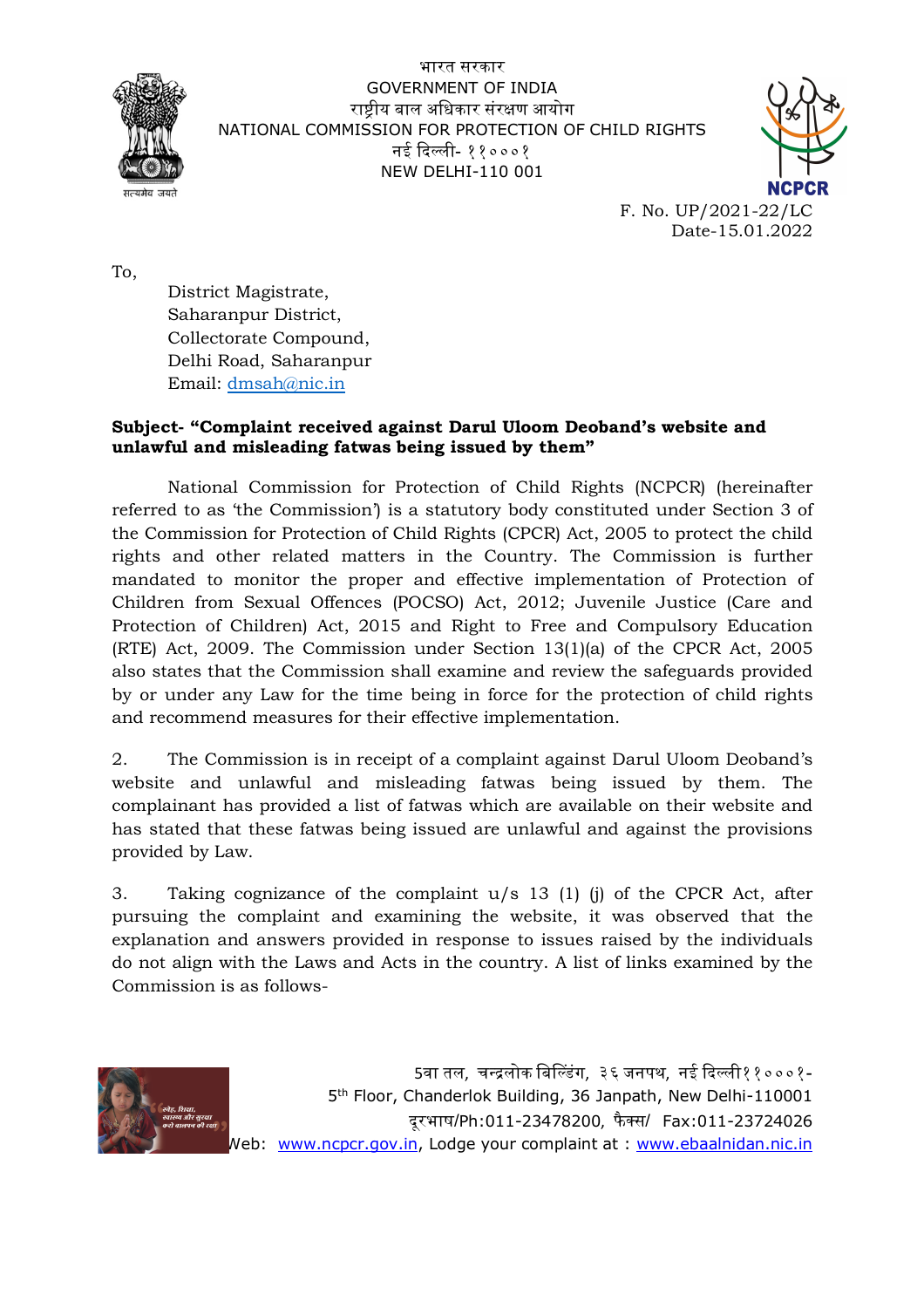- i) https://darulifta-deoband.com/home/en/education-upbringing/39678
- ii) https://darulifta-deoband.com/home/en/education-upbringing/25239
- iii) https://darulifta-deoband.com/home/en/education-upbringing/65405
- iv) https://darulifta-deoband.com/home/en/education-upbringing/37219
- v) https://darulifta-deoband.com/home/en/education-upbringing/60434
- vi) https://darulifta-deoband.com/home/en/education-upbringing/155942
- vii) https://darulifta-deoband.com/home/en/education-upbringing/50233
- viii) https://darulifta-deoband.com/home/en/education-upbringing/48955
- ix) https://darulifta-deoband.com/home/en/education-upbringing/65405
- x) https://darulifta-deoband.com/home/en/education-upbringing/5887

4. In one of the fatwas (969/969/M=09/1436, Darul Uloom Deoband states that adopting a child is not unlawful but merely by adopting a child, the ruling of real child shall not be applicable on him rather it shall be necessary to observe Shariah Purdah from him after he is mature. The adopted child shall get no share in the property and that the child shall not be a heir in any case.

5. It is pertinent to mention here that such fatwas are not only misleading to the Law of the land but are also illegal in nature. The Constitution of India provides for fundamental rights of children including right to education and right to equality. Further, the Hague Convention on Adoption, to which India is a signatory, states that adopted children would enjoy the same rights as biological children. The **Juvenile Justice Act, 2015 in Section 2(2)** defines adoption as the process through which the adopted child is permanently separated from his biological parents and becomes the lawful child of his adoptive parents with all the rights, privileges and responsibilities that are attached to a biological child. Therefore, any child who is adopted by prospective adoptive parents enjoys the same rights and privileges as that of a biological child which includes succession rights.

6. There are similar such fatwas provided in the links by the complainant which pertain to school book syllabus, college uniform, Education of children in un-Islamic atmosphere, Girls higher Madrasa education, corporal punishment etc. After examining the response to the queries it is observed that the rights of children are blatantly disregarded. For instance, in one of the replies it is said that teachers beating children is allowed however, corporal punishment in schools is prohibited under the RTE Act, 2009.

7. Such statements being made by Darul Uloom Deoband are misleading and providing incorrect position of Law to the person, which if committed by that person would amount to violation of provisions of Law of the land. Providing such information to people is in the nature of abetment which would entice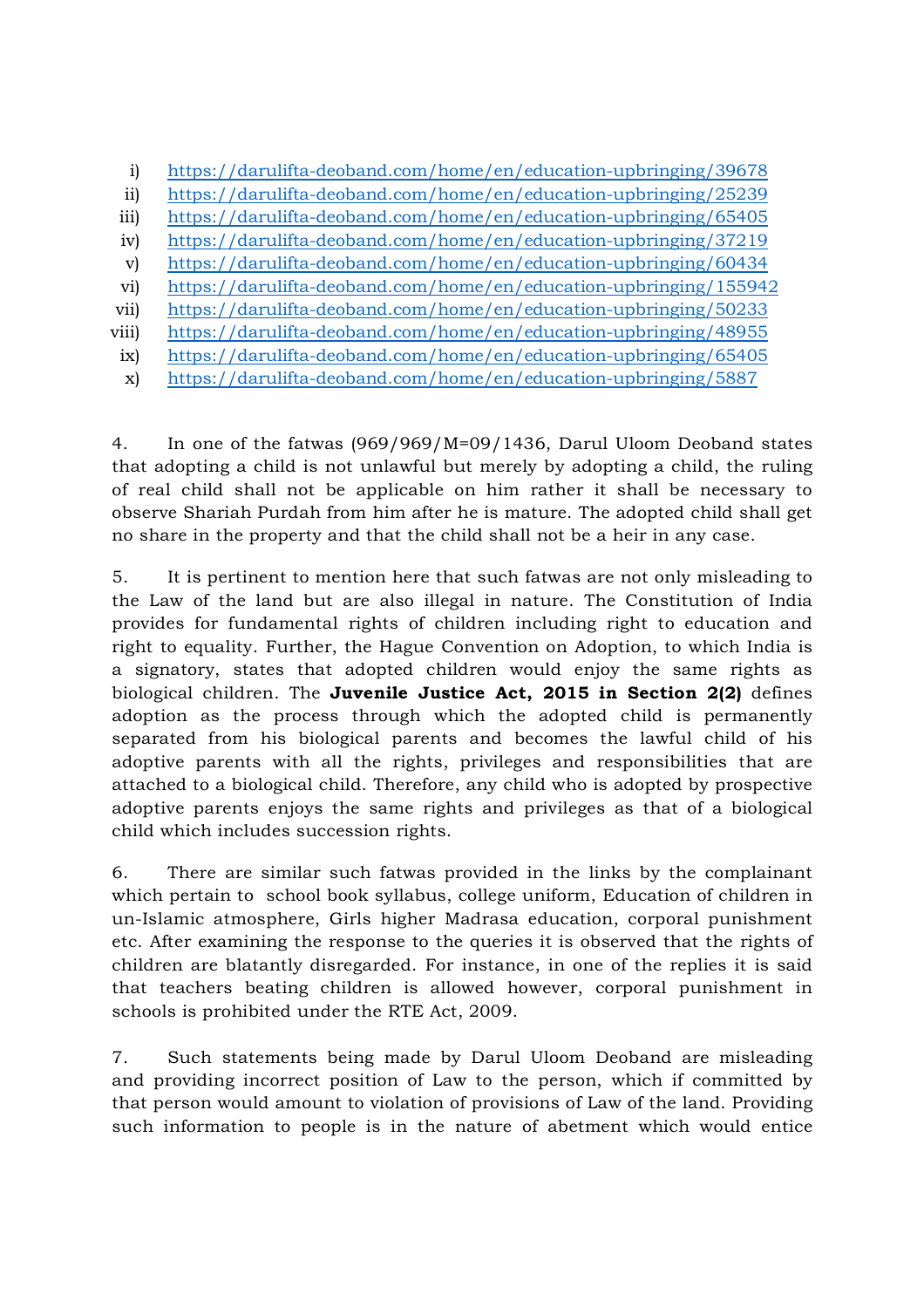people to commit an offence which is in contravention to the provisions laid down by Law.

8. As Darul Uloom Deoband have large number of followers, the impact of such misinformation can be enormous in terms of number of children getting affected. If the child is deprived of the rights conferred by the Constitution of India and subsequent Laws, this may amount to violation of Article 14, 15 and 21 of the Constitution. Besides it may also lead to violation of **Section 75 of the Juvenile Justice Act, 2015** for cruelty against children that states that whoever is having the actual charge of, or control over, a child, assaults, abandons, abuses, exposes or wilfully neglects the child or causes or procures the child to be assaulted, abandoned, abused, exposed or neglected in a manner likely to cause such child unnecessary mental or physical suffering shall be punishable. It may be noted that the Juvenile Justice Act is a secular Act and provide opportunities to adopt children without discrimination of religion, caste, creed.

9. **Section 69A of the IT Act, 2000** provides that where the Central Government or any of its officers specially authorised by it in this behalf is satisfied that it is necessary or expedient so to do, in the interest of sovereignty and integrity of India, defence of India, security of the State, friendly relations with foreign States or public order or for preventing incitement to the commission of any cognizable offence it may for reasons to be recorded in writing, by order, direct any agency of the Government or intermediary to block for access by the public or cause to be blocked for access by the public any information generated, transmitted, received, stored or hosted in any computer resource. Since, this publishing of information would lead to people commit offence under the provisions of Law, by not letting the adopted child enjoy the rights of that of a biological child and is providing information against the right to education of children and providing corporal punishment which is an offence under Law, it is necessary that such content may be immediately removed as the followers tend to follow the advice given by Darul Uloom Deoband.

10. The Commission would like to state that publishing such statements as advice contrary to the rights of children on a website, having open access and available in public domain, are not only misleading and unlawful but also harmful for the children. Therefore, it is requested that the website of this organization may be thoroughly examined, investigated and any such content should be immediately removed. Further, access to such website may be prevented until the removal of such content for avoiding spread and recurrence of unlawful statements and consequently preventing incidents of violence, abuse, neglect, harassment, discrimination against children. Also, action may be